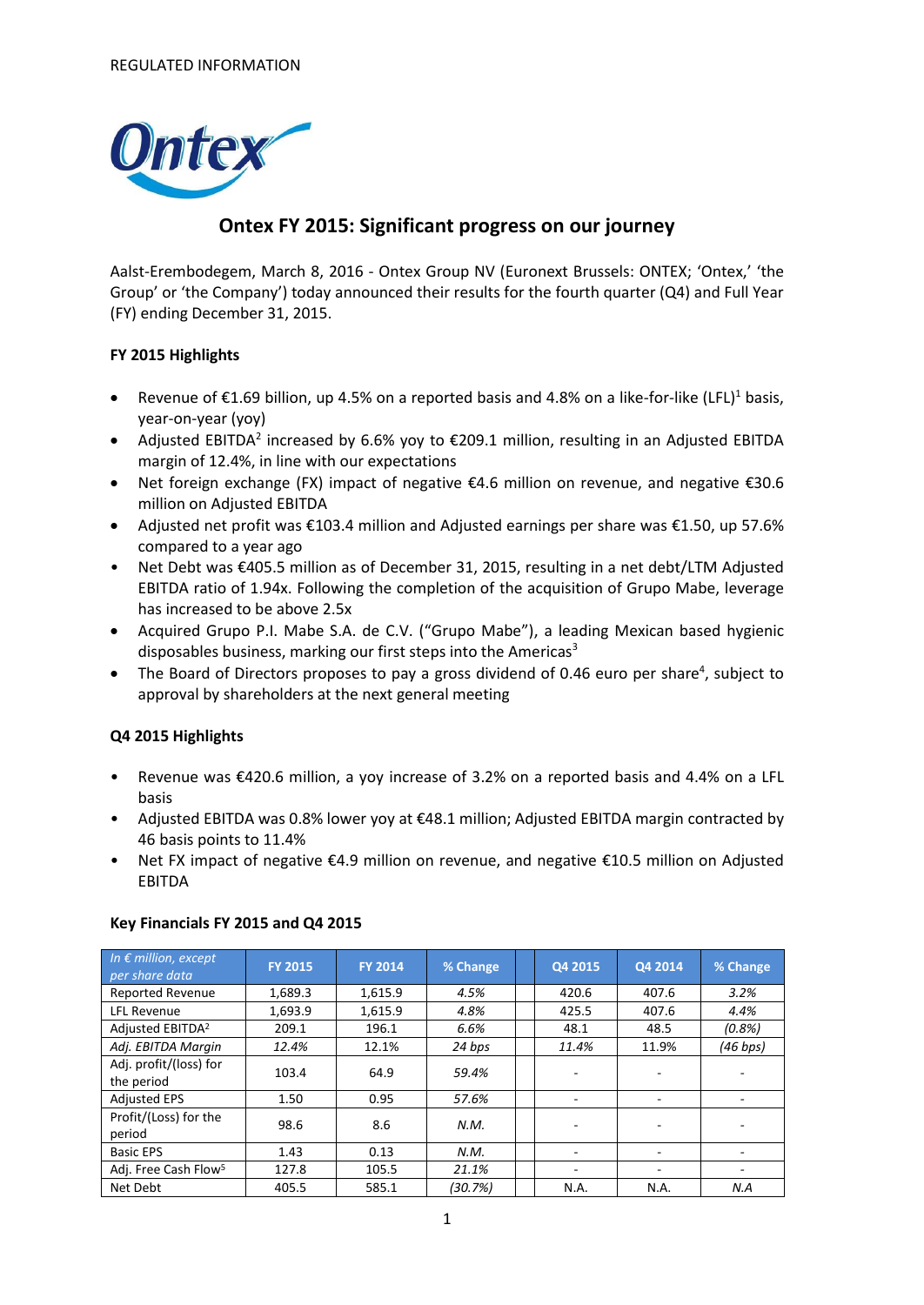Charles Bouaziz, Ontex CEO: "*We can be proud of our performance in 2015. In highly competitive marketplaces, we delivered another year of solid organic growth in line with our operating model: 4.8% higher revenue, while expanding our Adjusted EBITDA margin to 12.4%, compared to 12.1% in 2014 and 11.6% in 2013. Our 2015 results were achieved despite significant volatility*  in both foreign exchange rates and several main commodities, which resulted in a material *negative impact on reported revenue and Adjusted EBITDA, and was worse than we disclosed at the beginning of the year. Our constant focus on achieving efficiencies day in and day out allowed us to not only mitigate these negative impacts, but to continue strengthening the organization, particularly in sales, marketing and supporting functions. This confirms once again the resilience of the Ontex model.*

*Next to this solid organic performance, we reached agreement to acquire Grupo Mabe, a leading Mexican based hygienic disposables business, which has now been completed. Grupo Mabe is an excellent fit for Ontex – a family company with a deep understanding of their local consumers, built on strong brands in growing markets. Our first acquisition since our IPO will accelerate the transformation of Ontex on our journey to become a leading consumer goods company.*"

*2 Adjusted EBITDA is a non-IFRS measure, defined as EBITDA plus non-recurring expenses (including the IPO and refinancing for 2014) and revenues excluding non-recurring depreciation and amortization and has consistently been applied throughout reporting periods. EBITDA is a non-IFRS measure, defined as earnings before net finance cost, income taxes, depreciation and amortization. For further detail refer to Annex A, page 18.*

## **Market Dynamics**

Growth rates in the markets where Ontex is present were a mixed picture in 2015. There was a deceleration of growth in Western Europe, as price competition intensified in both retail and institutional channels. Developing markets continued to grow, with the rate strongly influenced by higher unit pricing in light of currency weakness, especially in Russia. In these different retail environments, retailer brands continued to gain value share of hygienic disposables in both Western and Eastern Europe.

Foreign exchange rates were volatile during 2015, reflecting increased political and economic uncertainties, and most emerging market currencies weakened versus the euro compared to 2014. The net impact for Ontex was negative, both for revenue and Adjusted EBITDA. This was primarily due to the Russian Rouble, and for Adjusted EBITDA only, the US Dollar, whereas the British Pound had a positive effect on both revenue and Adjusted EBITDA.

In aggregate, costs of our main commodity raw materials in their reference currencies were lower in 2015 compared to the prior year. However costs in euro were higher due to adverse movements in the US Dollar/Euro exchange rate. Fluff pulp costs remained historically high in USD, and even more expensive in euro. In spite of significantly lower pricing of crude oil throughout 2015, costs of our oil-based commodities did not decrease nearly as much and were volatile, with a strong decrease in the second quarter, then sharply increasing in the second half of the year.

*<sup>1</sup> LFL is defined as at constant currency excluding change in perimeter of consolidation or M&A*

*<sup>3</sup> See press release dated March 1, 2016*

*<sup>4</sup> Dividend per share calculated on the basis of 74,861,108 shares outstanding, valid on the date of this press release*

*<sup>5</sup> Adjusted Free Cash Flow calculated as Adjusted EBITDA less capex, change in working capital and cash taxes paid. Adjusted FCF calculation changed from prior year quarterly disclosure to align with cash flow statement.*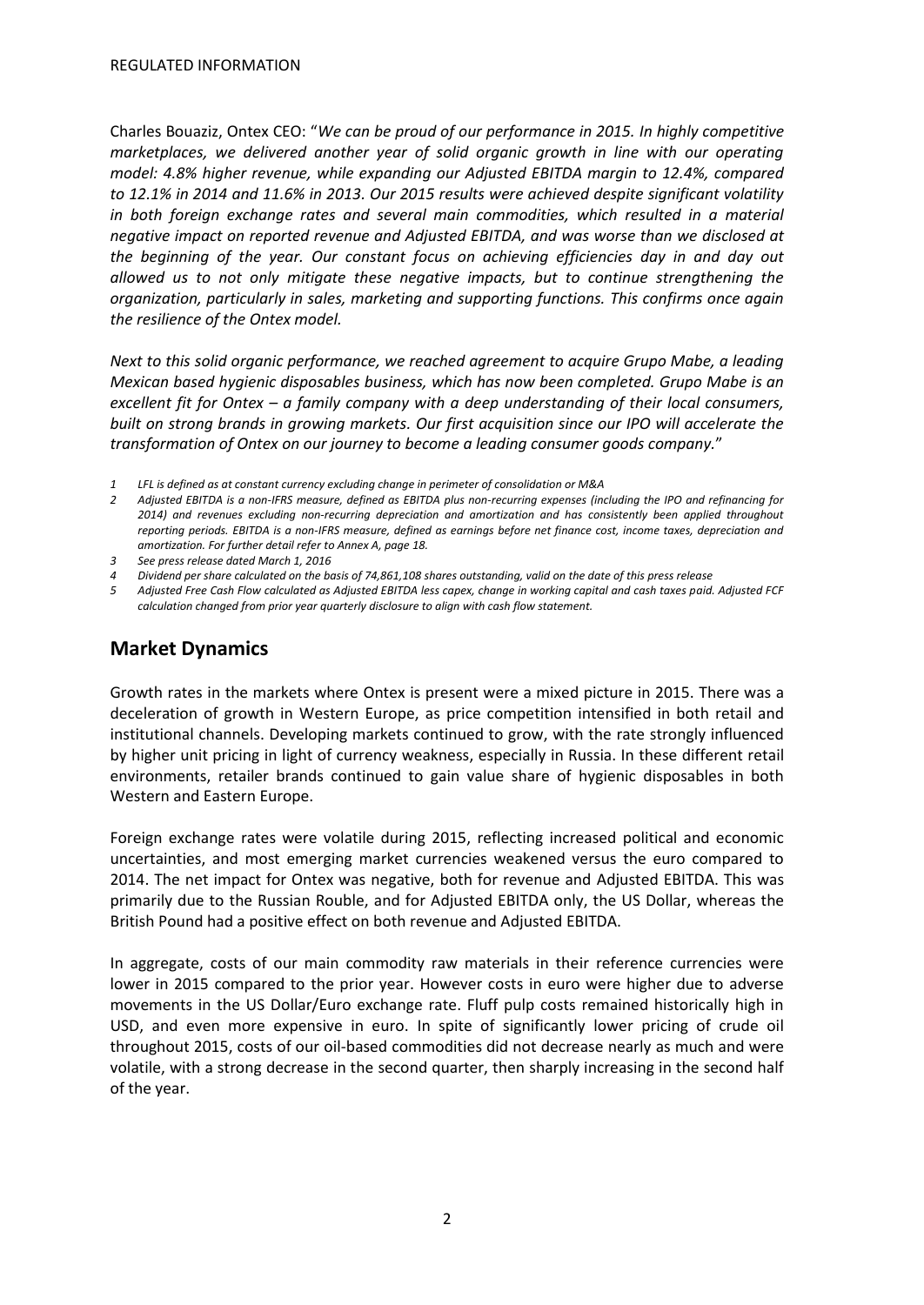## **Overview of Ontex Performance in 2015**

In a more challenging environment than 2014, Ontex continued to make solid progress. Revenue climbed by 4.5% to  $\epsilon$ 1.69 billion, and by 4.8% on a LFL basis. As expected, market growth in most of our key markets was slower in 2015 than the previous year, while competition was higher, particularly in Western Europe. We benefited from our increasing geographic reach, capturing more sales mainly in developing markets.

Adjusted EBITDA was €209.1 million in 2015, despite more than €30 million of FX headwinds, a significant part of which related to the translation of raw material costs into euro. As a result, costs of the major commodity raw materials in euro were higher for the full year due mainly to the strengthening US dollar, despite in aggregate being somewhat lower in their reference currencies. Considerable volatility in the prices for oil-based commodities presented an additional challenge in managing our costs of goods sold. We continued to generate efficiency gains, which together with the contribution from a growing top line, were the main drivers of a 6.6% increase in Adjusted EBITDA.

|                       | <b>Twelve Months</b> |         |                             |             |         | <b>Fourth Quarter</b> |                             |             |
|-----------------------|----------------------|---------|-----------------------------|-------------|---------|-----------------------|-----------------------------|-------------|
| in $\epsilon$ million | FY 2015              | FY 2014 | $%$ $\Delta$ as<br>reported | %∆at<br>LFL | Q4 2015 | Q4 2014               | $%$ $\Delta$ as<br>reported | %∆at<br>LFL |
| <b>Ontex Reported</b> | 1.689.3              | 1,615.9 | 4.5%                        | 4.8%        | 420.6   | 407.6                 | 3.2%                        | 4.4%        |
| <b>Revenue</b>        |                      |         |                             |             |         |                       |                             |             |
| Mature Market         | 903.9                | 890.1   | 1.6%                        | 0.0%        | 219.6   | 219.8                 | $(0.1\%)$                   | (0.7%)      |
| Retail                |                      |         |                             |             |         |                       |                             |             |
| <b>Growth Markets</b> | 159.0                | 123.8   | 28.4%                       | 48.2%       | 44.3    | 33.7                  | 31.5%                       | 44.5%       |
| Healthcare            | 432.7                | 422.8   | 2.3%                        | 0.9%        | 108.5   | 107.0                 | 1.4%                        | 0.2%        |
| <b>MENA</b>           | 193.7                | 179.2   | 8.1%                        | 8.2%        | 48.2    | 47.1                  | 2.3%                        | 8.7%        |

## **Operational Review: Divisions**

#### **Mature Market Retail**

Mature Market Retail Divisional revenue for FY 2015 was stable compared to the prior year on a LFL basis (+1.6% on a reported basis, nearly all due to a positive impact of the British pound), and decreased by 0.7% on a LFL basis (-0.1% on a reported basis) in Q4 2015. Both the full year and fourth quarter of 2015 had strong comparable bases. Revenue for FY 2015 was higher in Poland, Southern Europe as well as Australia & New Zealand, compensating for revenue declines mainly in the UK and Germany. In Q4 2015, lower revenue was recorded in the UK and Germany, while Poland, France and Australia & New Zealand had revenue growth.

Intense competition between retailers in some Western European markets, and between suppliers in general, has increased pressure on prices. In this challenging environment, we maintained our retailer brand leadership position with high-quality products and services, as well as innovations, which allowed us to grow revenue at 8 of our 10 largest clients. A disciplined approach to contracts helped to protect our margins, sometimes at the cost of losing some contracts, which will have a negative impact in 2016 due to the net balance of gains and losses. As in past cycles of pricing pressure, our approach can result in revenue declines for a number of quarters, but is the right way to manage for the mid to long term. Our strategy in this Division is unchanged: helping customers to grow their businesses with their brands.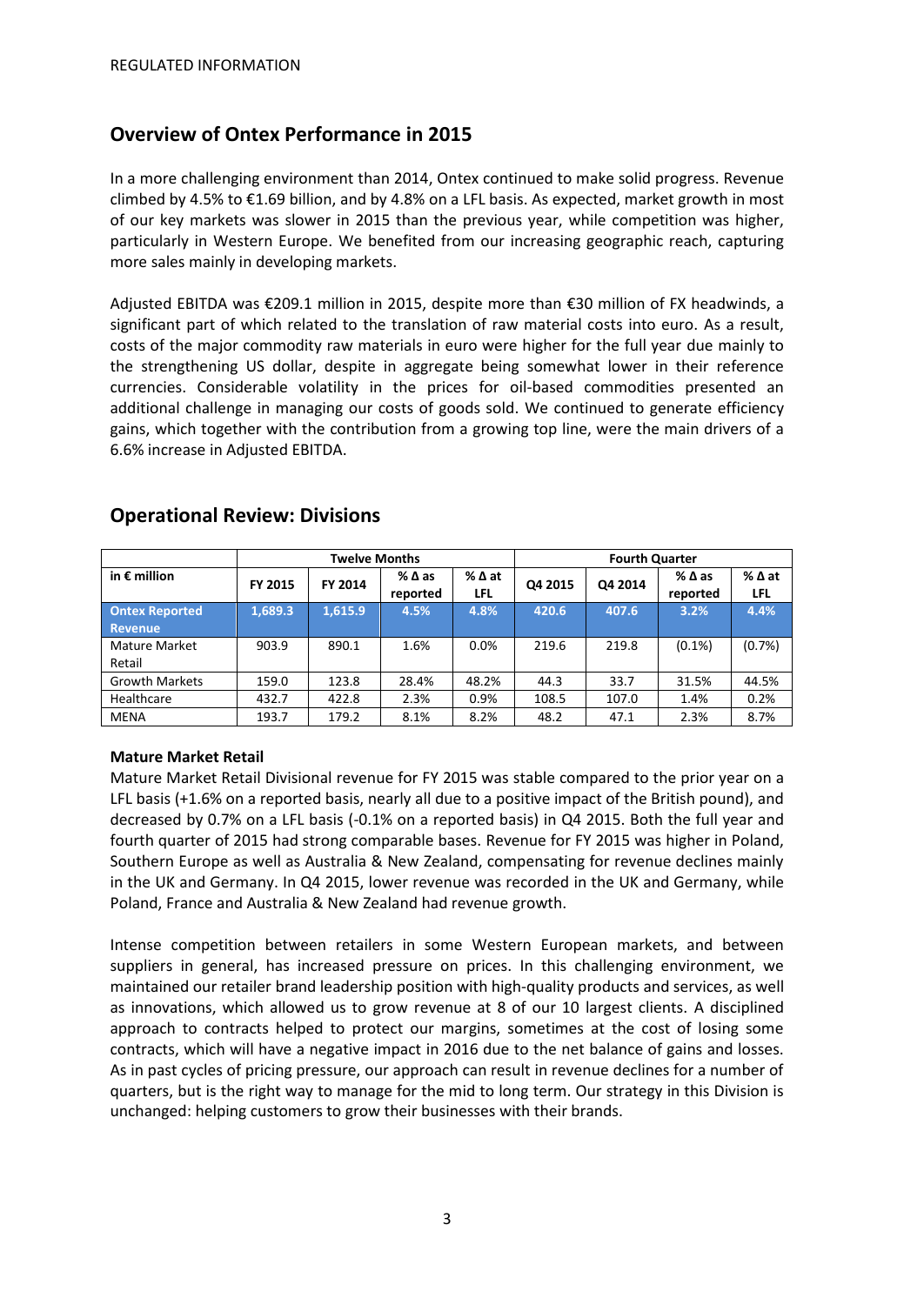#### **Growth Markets**

FY 2015 revenue for the Growth Markets Division climbed 48.2% on a LFL basis (+28.4% on a reported basis due to a negative FX impact, mostly from the Russian Rouble), while Q4 2015 revenue was up 44.5% on a LFL basis (+31.5% on a reported basis). The most important driver of higher Divisional revenue for the full year remained volume growth led by Russia and Central Eastern Europe; and this was also the case in the fourth quarter. In Russia, increasing development of modern retail means these customers are rapidly developing their retail brands from a low level relative to Western Europe. Here we can leverage the strengths of Ontex, by helping these retailers build volume growth of their brands with high-quality products. In addition to higher volumes, revenue was positively impacted by higher average selling prices, mainly realized in Russia, to account for a devaluation of local currencies.

#### **Healthcare**

Revenue in the Healthcare Division was up 0.9% on a LFL basis for FY 2015 (+2.3% on a reported basis due to a positive impact of the British Pound), outpacing the estimated growth in the markets where we are present; and 0.2% higher on a LFL basis in Q4 2015 (+1.4% on a reported basis). For the full year, increased revenue in Italy was due to a strong performance in the home delivery channel, additionally the UK and Benelux were also up year on year. Germany and Spain recorded lower revenue.

#### **MENA**

Middle East North Africa Divisional revenue grew 8.2% in 2015 on a LFL basis (+8.1% on a reported basis due to a broadly neutral FX impact), and 8.7% higher in Q4 2015 on a LFL basis (+2.3% on a reported basis, mostly due to the Turkish Lira). Ongoing investment behind our brands, such as Canbebe and Canped, led to LFL revenue growth in Turkey, while Pakistan continued to increase sales. Also, we have started to see the first positive signs from actions taken to improve our distribution network in North Africa.

|                                               | <b>Twelve Months</b> |         |                             | <b>Fourth Quarter</b> |         |         |                  |                    |
|-----------------------------------------------|----------------------|---------|-----------------------------|-----------------------|---------|---------|------------------|--------------------|
| in $\epsilon$ million                         | FY 2015              | FY 2015 | $%$ $\Delta$ as<br>reported | %∆at<br>LFL           | Q4 2015 | Q4 2014 | %∆as<br>reported | %∆at<br><b>LFL</b> |
| <b>Ontex Reported</b><br>Revenue <sup>1</sup> | 1.689.3              | 1.615.9 | 4.5%                        | 4.8%                  | 420.6   | 407.6   | 3.2%             | 4.4%               |
| Babycare                                      | 891.2                | 845.7   | 5.4%                        | 5.9%                  | 219.5   | 212.9   | 3.1%             | 5.1%               |
| Femcare                                       | 206.7                | 203.5   | 1.5%                        | 0.9%                  | 52.1    | 50.3    | 3.6%             | 3.4%               |
| Adult Inco                                    | 567.7                | 542.4   | 4.7%                        | 4.8%                  | 143.0   | 138.7   | 3.1%             | 3.5%               |

## **Operational Review: Categories**

*1 Includes €23.7 million in FY 2015; €6.0 million in Q4 2015; €24.3 million in FY 2014; €5.7 million Q4 2014 from Other category*

#### **Babycare**

2015 babycare category revenue was up 5.9% on a LFL basis, on top of a high comparable in 2014. Growth was mainly attributable to solid performances in developing markets with our own brands, as well as retailer brands, where we can leverage significant experience in helping retailers to establish and grow their brands.

#### **Femcare**

Femcare category revenue in 2015 was +0.9% higher than a year ago on a LFL basis, supported by growth of retailer brands in Eastern Europe. Most of our business in this category continues to be supporting retailers in building their brands in Western Europe.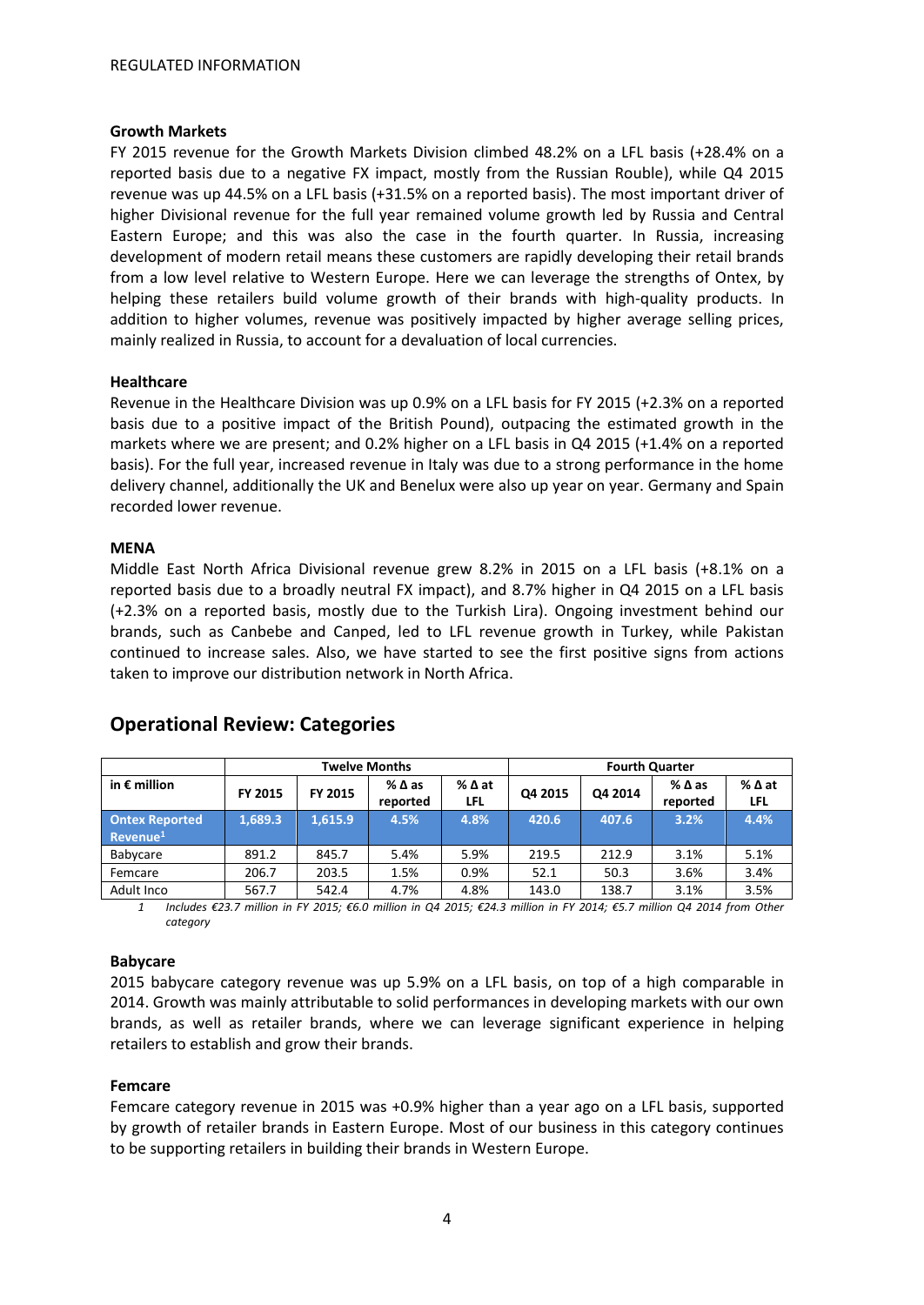#### **Adult Inco**

Revenue grew by +4.8% on a LFL basis in the Adult Inco category during 2015. Sales were higher in the institutional channel, and at the same time retail sales of adult inco products rose by 14% LFL, with both Ontex brands and retailer brands ahead of last year.

|                                         | <b>Twelve Months</b> |         |                  |                        |         | <b>Fourth Quarter</b> |                  |                    |
|-----------------------------------------|----------------------|---------|------------------|------------------------|---------|-----------------------|------------------|--------------------|
| in $\epsilon$ million                   | <b>FY 2015</b>       | FY 2015 | %∆as<br>reported | $%$ $\Delta$ at<br>LFL | Q4 2015 | Q4 2014               | %∆as<br>reported | %∆at<br><b>LFL</b> |
| <b>Ontex Reported</b><br><b>Revenue</b> | 1.689.3              | 1.615.9 | 4.5%             | 4.8%                   | 420.6   | 407.6                 | 3.2%             | 4.4%               |
| Western Europe                          | 1.104.7              | 1.111.6 | $(0.6\%)$        | (2.4%)                 | 269.7   | 276.7                 | (2.5%)           | $(3.8\%)$          |
| Eastern Europe                          | 274.5                | 216.2   | 27.0%            | 38.8%                  | 71.8    | 56.8                  | 26.4%            | 35.6%              |
| <b>ROW</b>                              | 310.1                | 288.1   | 7.6%             | 7.2%                   | 79.1    | 74.2                  | 6.6%             | 10.9%              |

## **Operational Review: Geographies**

Revenue in Western Europe decreased in a challenging market environment, while Eastern Europe and the Rest of the World had solid growth and combined to represent 35% of total Ontex revenue in 2015, up from 31% last year.

## **OUTLOOK**

The macro environment remains very challenging, with strong pressures due to political and economic uncertainties, and continuing fierce price competition in European retail. 2016 market growth rates are expected to be slightly lower than 2015 including some price deflation in Western Europe, with the impact of movements in developing market currencies and related pricing being difficult to forecast. Given sustained lower costs of crude oil, prices for the oilbased commodities we purchase should ease in the coming months. Fluff pulp pricing remains at very near historically high levels in USD.

The acquisition of Grupo Mabe will make a significant positive contribution in absolute terms to Ontex's results, including revenue and Adjusted EBITDA. For revenue, our mid-term model is to target annual growth of between 4% and 6% on a like-for-like basis. In 2016, we expect that delivering at the bottom-end of this range will still be challenging, due to tougher macro and market conditions, the net balance of gains and losses in Mature Market Retail which will be particularly acute in the first half, and anticipated price deflation in Western Europe. We are confident that our pipeline of actions in MMR will lead to a resumption of revenue growth, and expect solid LFL growth in our MENA and Growth Market Divisions with continued progress in Healthcare. Therefore, on a LFL basis, we anticipate Group revenue to have a very slow start to 2016, with a pick up over the second half to deliver a stronger finish to the year.

Adjusted EBITDA in absolute terms will also increase mainly thanks to ongoing top line and efficiency gains in Ontex, a contribution from Grupo Mabe and starting to deliver deal synergies. With the EBITDA margin of Grupo Mabe before synergies being lower than Ontex, the Adjusted EBITDA margin in 2016 is anticipated to be broadly similar to 2015, as a percentage of significantly higher revenue.

Our strategy of supplying high-quality products and services to retail and institutional customers remains unchanged. We will continue to invest in understanding consumers and shoppers even better, in order to be the supplier of choice for our customers, whether it is with their brands or Ontex brands.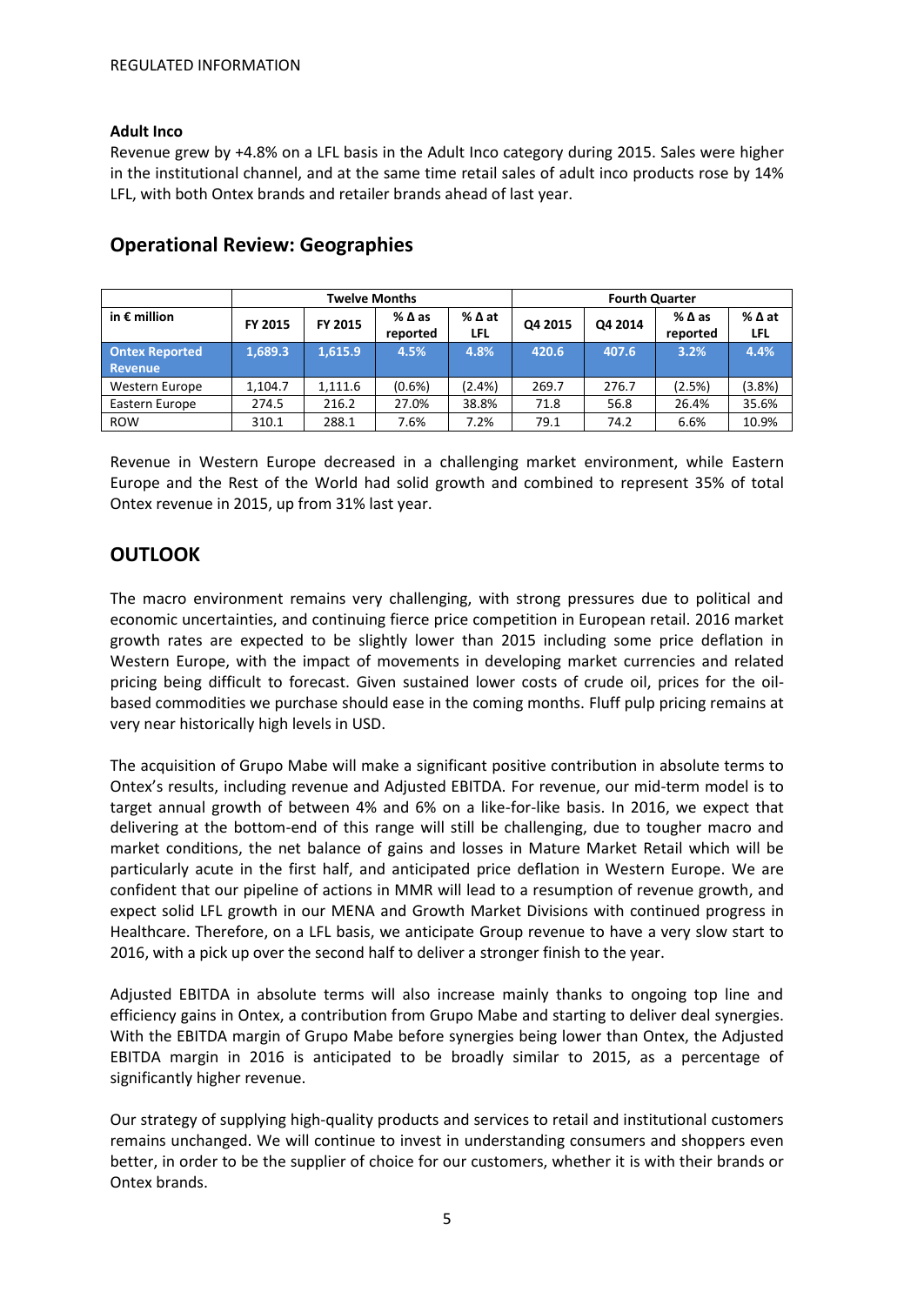We are motivated to make significant progress on our journey of becoming a leading consumer goods company, and thanks to our resilient business model, are confident that we can continue delivering sustainable, profitable growth.

## **FINANCIAL REVIEW**

#### **Selected P&L Financial Information**

|                                    |            | <b>Twelve Months</b> |         |
|------------------------------------|------------|----------------------|---------|
| in $\epsilon$ million              | FY 2015    | FY 2014              | % Δ     |
| <b>Ontex Reported Revenue</b>      | 1,689.3    | 1,615.9              | 4.5%    |
| Cost of sales                      | (1, 213.7) | (1, 169.2)           | 3.8%    |
| Gross margin                       | 475.6      | 446.7                | 6.5%    |
| Operating expenses                 | (299.8)    | (282.8)              | 6.0%    |
| Non-recurring revenue and expenses | (6.8)      | (56.3)               | (87.9%) |
| Operating profit                   | 169.0      | 107.6                | 57.2%   |
| Net finance cost                   | (36.2)     | (90.3)               | (59.9%) |
| Income tax expense                 | (34.2)     | (8.7)                | N.M.    |
| <b>Basic EPS</b>                   | 1.43       | 0.13                 | N.M.    |

#### **Selected Liquidity Financial Information**

|                                                                     |         | <b>Twelve Months</b> |         |
|---------------------------------------------------------------------|---------|----------------------|---------|
| in $\epsilon$ million                                               | FY 2015 | FY 2014              | % Δ     |
| Adjusted Free Cash Flow (post tax)                                  | 127.8   | 105.5                | 21.1%   |
| - Of which change in WC                                             | (5.6)   | (29.9)               | (81.2%) |
| - Of which Capex                                                    | (55.9)  | (48.9)               | 14.4%   |
|                                                                     |         |                      |         |
| Net debt                                                            | 405.5   | 585.1                | (30.7%) |
| Available liquidity (cash and cash<br>equivalents plus undrawn RCF) | 336.8   | 135.5                | N.M.    |

#### **Gross Margin**

Gross margin in 2015 of  $\epsilon$ 475.6 million was 6.5% higher than last year. Gross margin as a percentage of sales rose from 27.6% in 2014 to 28.2% in 2015, an increase of 51 basis points. The main positive drivers of this growth were the impact of top line growth and solid efficiency gains, which enabled us to more than offset significant currency headwinds.

#### **Adjusted EBITDA**

*Adjusted EBITDA is a non-IFRS measure is defined as EBITDA plus non-recurring expenses (including the IPO and refinancing for 2014) and revenues excluding non-recurring depreciation and amortization. EBITDA is also a non-IFRS measure, defined as earnings before net finance cost, income taxes, depreciation and amortization.*

Adjusted EBITDA grew by 6.6% to €209.1 million. The increase is mainly the result of improved gross margins as explained above, and despite the background of volatile FX and tough competition, the company continued to strengthen its capabilities in sales, marketing and administrative support.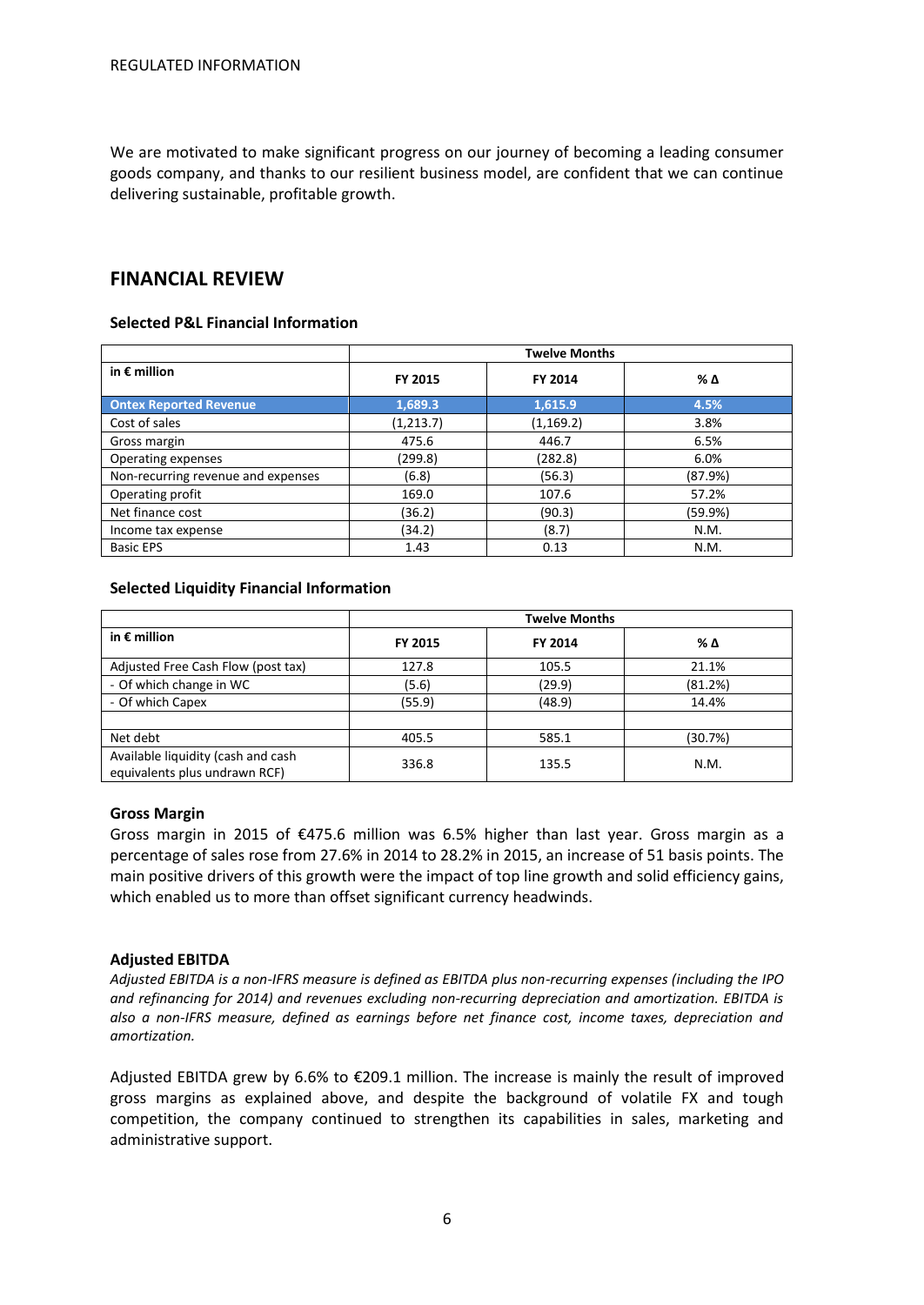#### **Foreign Exchange**

Group revenue was negatively impacted by heightened currency volatility in 2015: after a positive effect in the first half of the year, currency movements turned into headwinds in the second half. The full year impact of -€4.6 million on revenue is primarily due to changes in exchange rates versus the euro for the Russian Rouble, while the Turkish Lira was also negative for the full year after weakening in the second half of 2015. The British Pound had a positive impact for the full year.

The FX impact on Adjusted EBITDA was negative €30.6 million, and worsened considerably in the second half of 2015. In addition to negative changes in exchange rates for the Russian Rouble and Turkish Lira, partly offset by the favorable evolution of the British Pound mentioned above, the main negative FX impact on Adjusted EBITDA came from a stronger US Dollar versus the euro.

#### **Net Finance Costs**

The 2015 net finance costs were €36.2 million, 59.9% lower than 2014. The strong decrease was mainly due to a significant reduction in interest expenses, as well as to much lower amortization of borrowing costs compared to 2014. These impacts are in line with our expectations, and resulted from both lower net debt following redemption of a floating rate note after the company's IPO, and refinancing of the remaining debt at lower interest rates in 2014.

#### **Income Tax Expense**

The income tax expense was €34.2 million in 2015, resulting in an effective tax rate of 25.8%.

Since the IPO of Ontex, the company has anticipated an effective tax rate in the mid-20s from fiscal year 2015 onwards, based on the same scope of activity and same tax regime. Due to the acquisition of Grupo Mabe, and a recent decision by the European Commission that the Belgian excess profit ruling is considered illegal state aid, we anticipate that our future effective tax rate should be in the high 20s.

#### **Working Capital**

Working capital was at 10.5% of revenue in 2015, within our objective of keeping working capital requirements at or below 12% of revenue. Compared to the previous year, in which working capital was 11.4% of revenue, the main driver was a decrease in VAT receivables following the sale of an Italian VAT receivable in mid 2015. Aside from this, working capital management continued to be a focus of the Company to support business growth while maintaining financial discipline.

#### **Capex**

2015 capital expenditures amounted to €55.9 million, which at 3.3% of sales is slightly higher than our long term model of 3% of sales. The increase is mainly linked to investments in our IT systems, as disclosed in our H1 2015 results.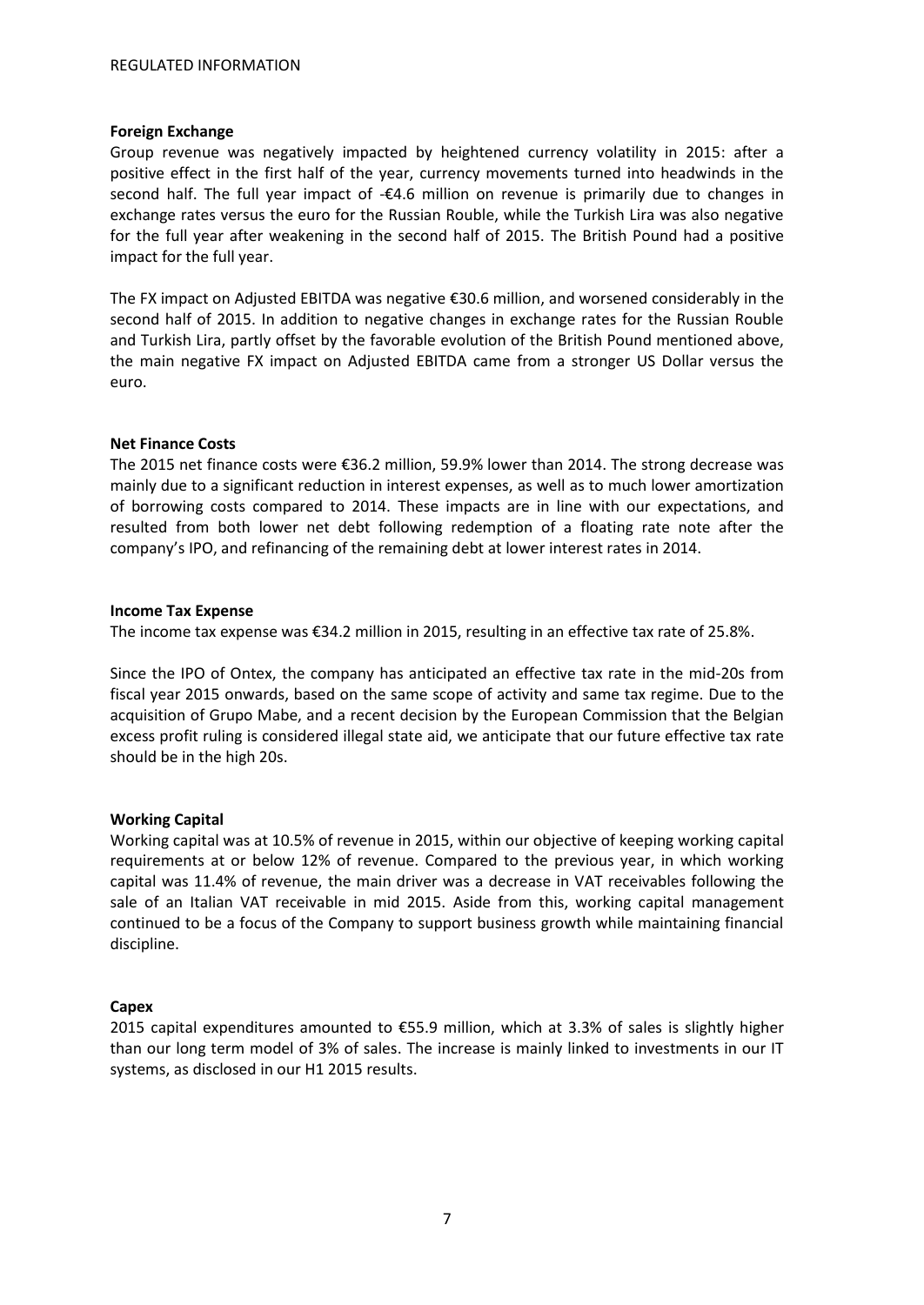#### **Adjusted Free Cash Flow (post tax)**

*Adjusted Free Cash Flow calculated as Adjusted EBITDA (see definition above) less capex, change in working capital and cash taxes paid.*

Adjusted free cash flow (post tax) was €127.8 million in 2015, which represented an increase of 21.1% compared to 2014. This increase is attributable to improved working capital detailed above and higher Adjusted EBITDA, partly offset by higher capex and cash taxes paid.

#### **Financing and Liquidity**

Cash and cash equivalents were €236.8 million at December 31, 2015.

Net debt at December 31, 2015 amounted to €405.5 million, and net leverage based on the last twelve months Adjusted EBITDA was 1.94x.

The revolving credit facility of €100 million was undrawn at the end of December 2015, and available liquidity was €336.8 million.

Cash and cash equivalents, net debt and leverage, and available liquidity were all positively impacted by the Company holding cash raised in November 2015, in anticipation of completing the acquisition of Grupo P.I. Mabe S.A. de C.V, which took place on February 29 2016.

#### **Dividends**

The Board of Directors has proposed a dividend of  $\epsilon$ 0.46 per share, representing a payout ratio of 35% and consistent with the company's dividend policy. The dividend is subject to shareholder approval at the next Annual General Meeting of Shareholders.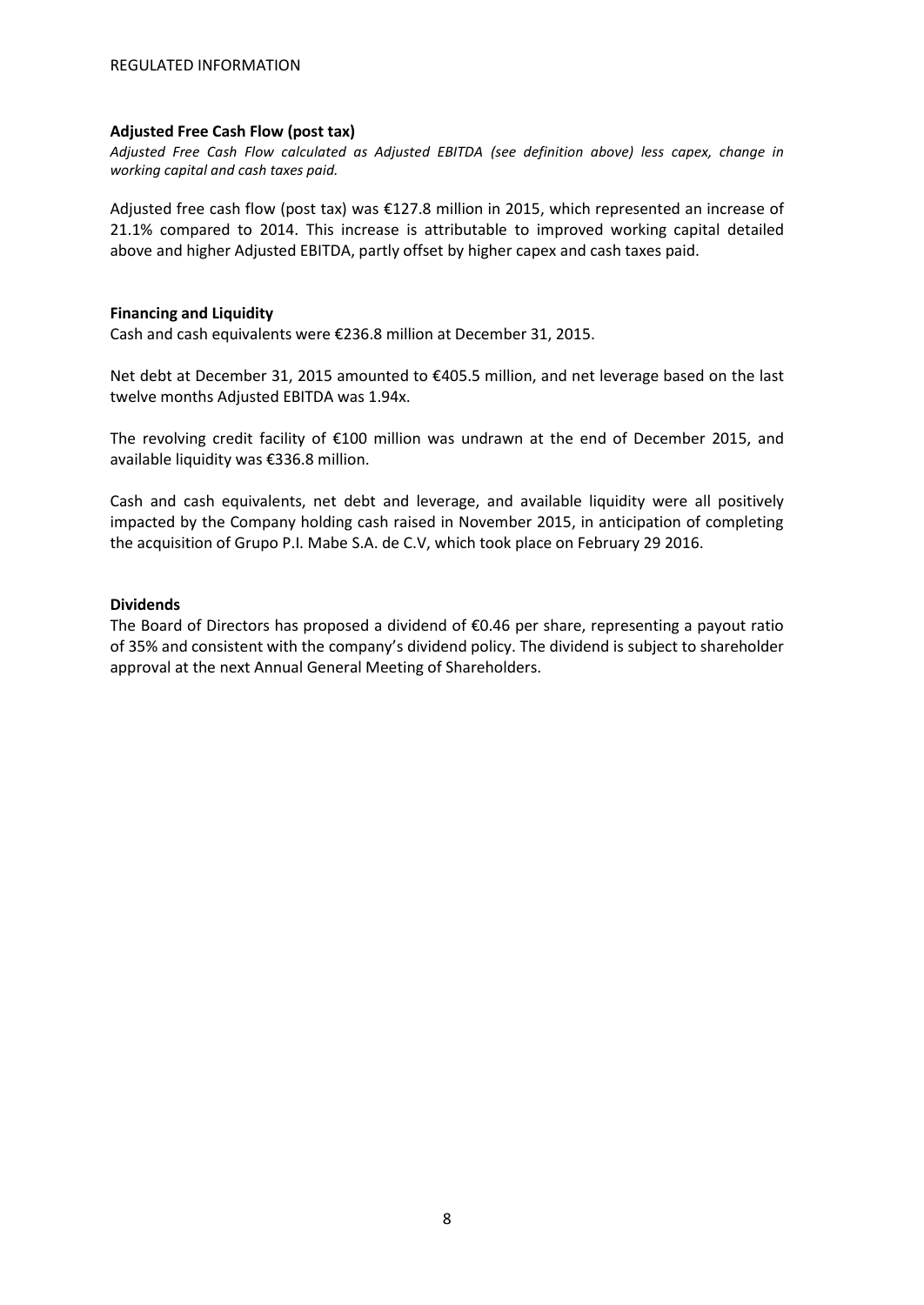## **Notes to the Consolidated Financial Information**

## **Note 1 Corporate Information**

The above press release and related financial information of Ontex Group NV for the twelve months ended December 31, 2015 was authorized for issue in accordance with a resolution of the Board on March 7, 2016.

## **Note 2 Legal Status**

Ontex Group NV is a limited-liability company incorporated as a "naamloze vennootschap" ("NV") under Belgian law. Ontex Group NV has its registered office at Korte Keppestraat 21, 9320 Erembodegem (Aalst), Belgium. The shares of Ontex Group NV are listed on the regulated market of Euronext Brussels.

## **Note 3 Accounting Policies**

The accounting policies used to prepare the financial statements for the period from January 1, 2015 to December 31, 2015 are consistent with those applied in the audited consolidated financial statement for the year ended December 31, 2014 of Ontex Group NV. The accounting policies have been consistently applied to all the periods presented.

## **Note 4 Events after the Reporting Period**

On February 29 2016, Ontex has completed the acquisition of 100% of the shares of Grupo P.I. Mabe, S.A. de C.V. ("Grupo Mabe") a leading Mexican hygienic disposables business. The integration of Grupo Mabe will provide Ontex Group further access to promising markets, primarily in the Americas region and creates a considerably stronger platform for growth in the global personal hygiene solutions markets.

## **Note 5 Auditors Report**

The statutory auditor has confirmed that the audit, which is substantially complete, has not to date revealed any material misstatement in the draft consolidated accounts, and that the accounting data reported in the press release is consistent, in all material respects, with the draft accounts from which it has been derived.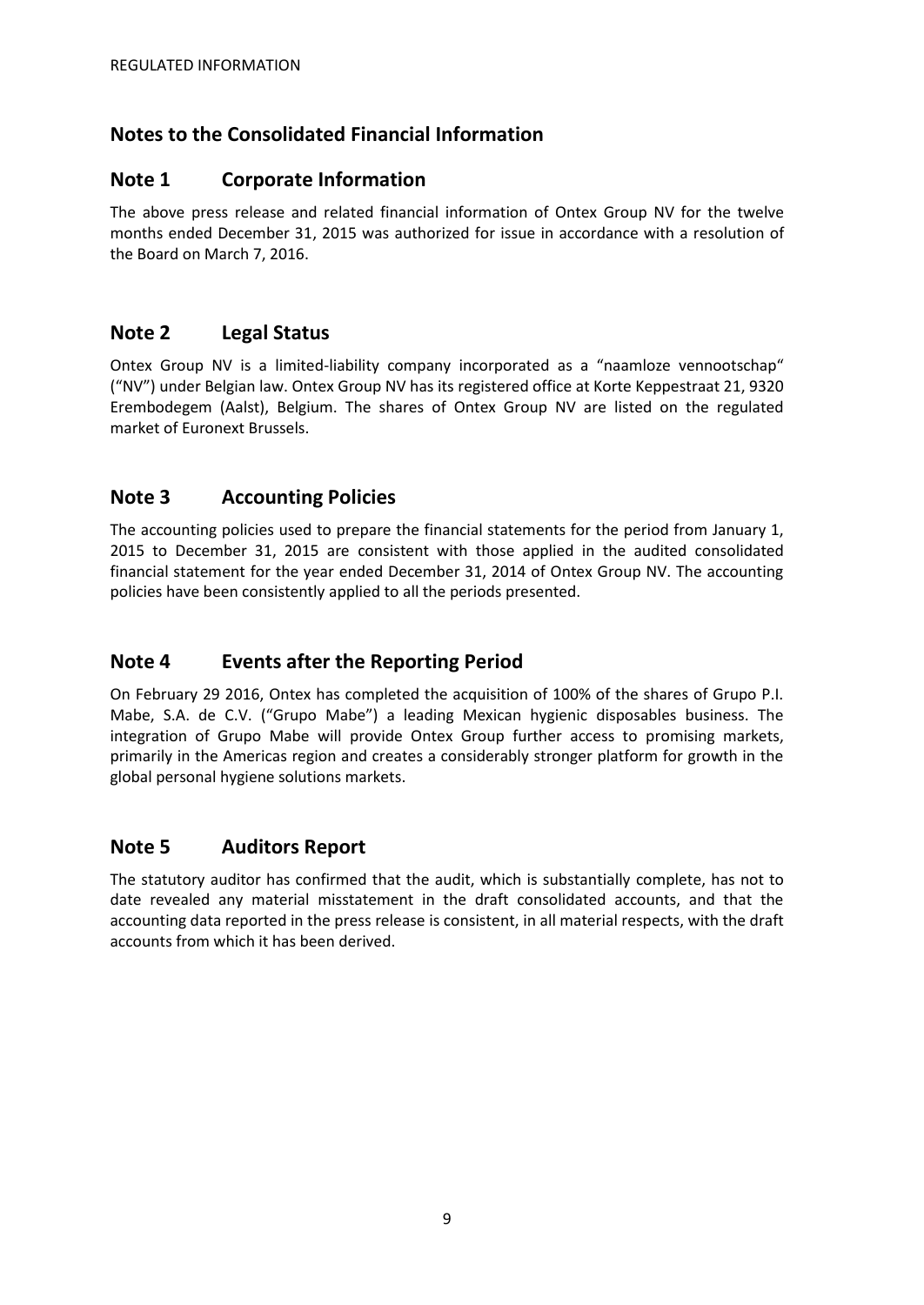## **CONFERENCE CALL**

Management will host a presentation for investors and analysts on Tuesday March 8, 2016 at 8:00am GMT / 9:00am CET. A copy of the presentation slides will be available at [http://www.ontexglobal.com/.](http://www.ontexglobal.com/)

If you would like to participate in the conference call, please dial-in 5 to 10 minutes prior using the details below:

| <b>United Kingdom:</b> | +44 (0) 2 03 42 71918 |
|------------------------|-----------------------|
| <b>United States:</b>  | +1 212 444 0896       |
| Belgium:               | +32 (0) 2 40 23 092   |
| <b>France</b>          | +33 (0) 1 76 77 22 22 |
| Germany                | +49 (0)69 2222 10630  |
| Passcode:              | 4743790               |

## **FINANCIAL CALENDAR 2016**

| <b>First Quarter 2016</b>          | May 4, 2016      |
|------------------------------------|------------------|
| <b>Annual General Meeting</b>      | May 25, 2016     |
| Second Quarter and Half Year 2016  | July 28, 2016    |
| Third Quarter and Nine Months 2016 | November 9, 2016 |

### **ENQUIRIES**

**Investors** Philip Ludwig +32 53 333 730 [philip.ludwig@ontexglobal.com](mailto:Philip.ludwig@ontexglobal.com)

**Press** Gaëlle Vilatte +32 53 333 708 [gaelle.vilatte@ontexglobal.com](mailto:Gaelle.vilatte@ontexglobal.com)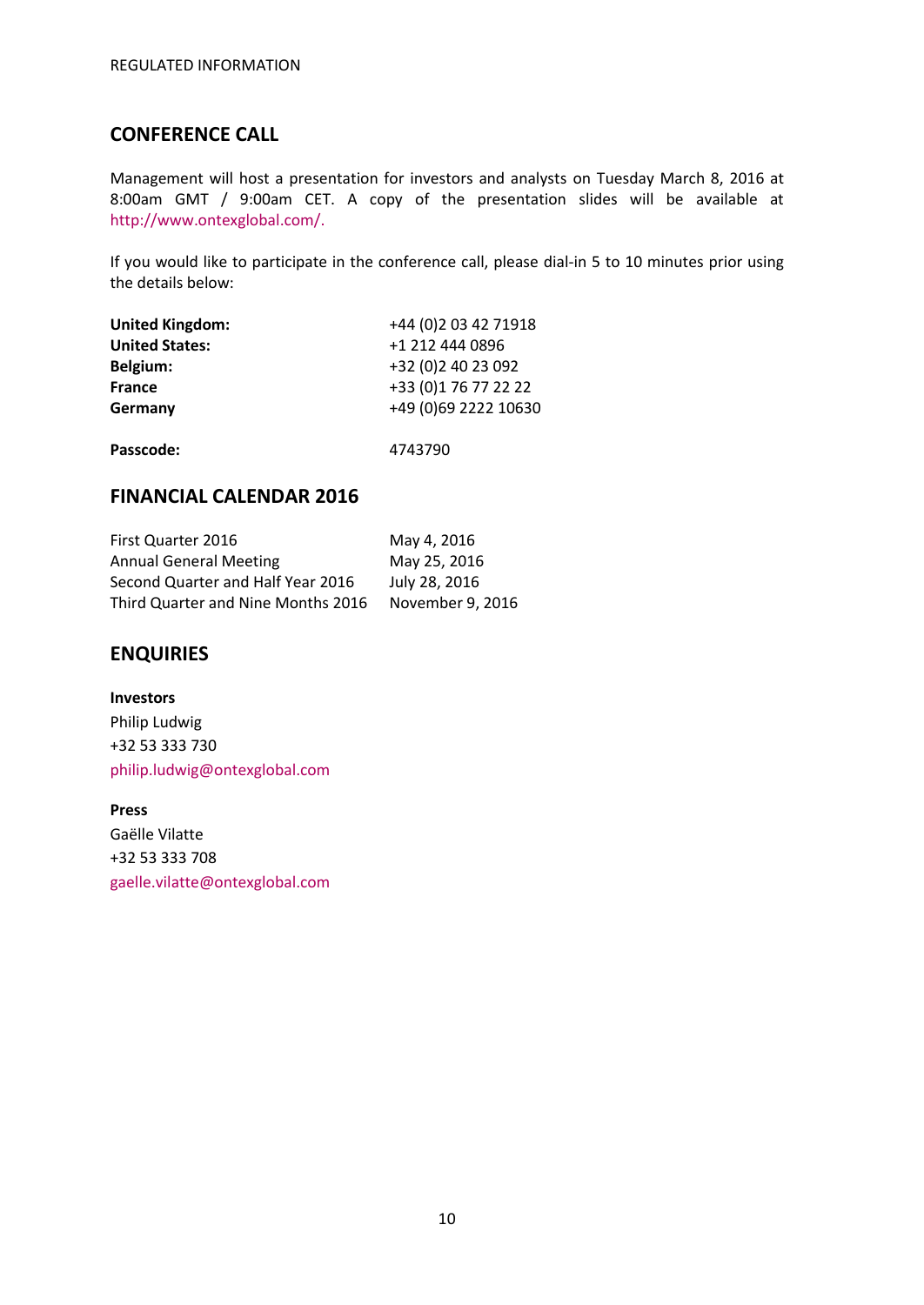# **ANNEX A ONTEX GROUP NV CONSOLIDATED FINANCIAL INFORMATION**

|                                       | <b>Full Year</b> | <b>Full Year</b> |
|---------------------------------------|------------------|------------------|
| in $\epsilon$ million                 | 2015             | 2014             |
| Revenue                               | 1,689.3          | 1,615.9          |
| Cost of sales                         | (1,213.7)        | (1, 169.2)       |
| <b>Gross margin</b>                   | 475.6            | 446.7            |
|                                       |                  |                  |
| Distribution expenses                 | (151.0)          | (151.4)          |
| Sales and marketing expenses          | (93.5)           | (84.0)           |
| General administrative expenses       | (55.6)           | (44.9)           |
| Other operating income/(expense), net | 0.3              | (2.5)            |
| Non-recurring income and expenses     | (6.8)            | (56.3)           |
| <b>Operating profit</b>               | 169.0            | 107.6            |
|                                       |                  |                  |
| Finance income                        | 25.7             | 13.9             |
| Finance costs                         | 61.9             | 104.2)           |
| <b>Net finance cost</b>               | (36.2)           | ( 90.3)          |
| (Profit /(Loss) before income tax     | 132.8            | 17.3             |
| Income tax expense                    | (34.2)           | (8.7)            |
| Profit /(Loss) for the period         | 98.6             | 8.6              |
|                                       |                  |                  |
| Profit /(Loss) attributable to:       |                  |                  |
| Owners of the parent                  | 98.6             | 8.6              |
| Profit /(Loss) for the period         | 98.6             | 8.6              |

# **Consolidated Income Statement**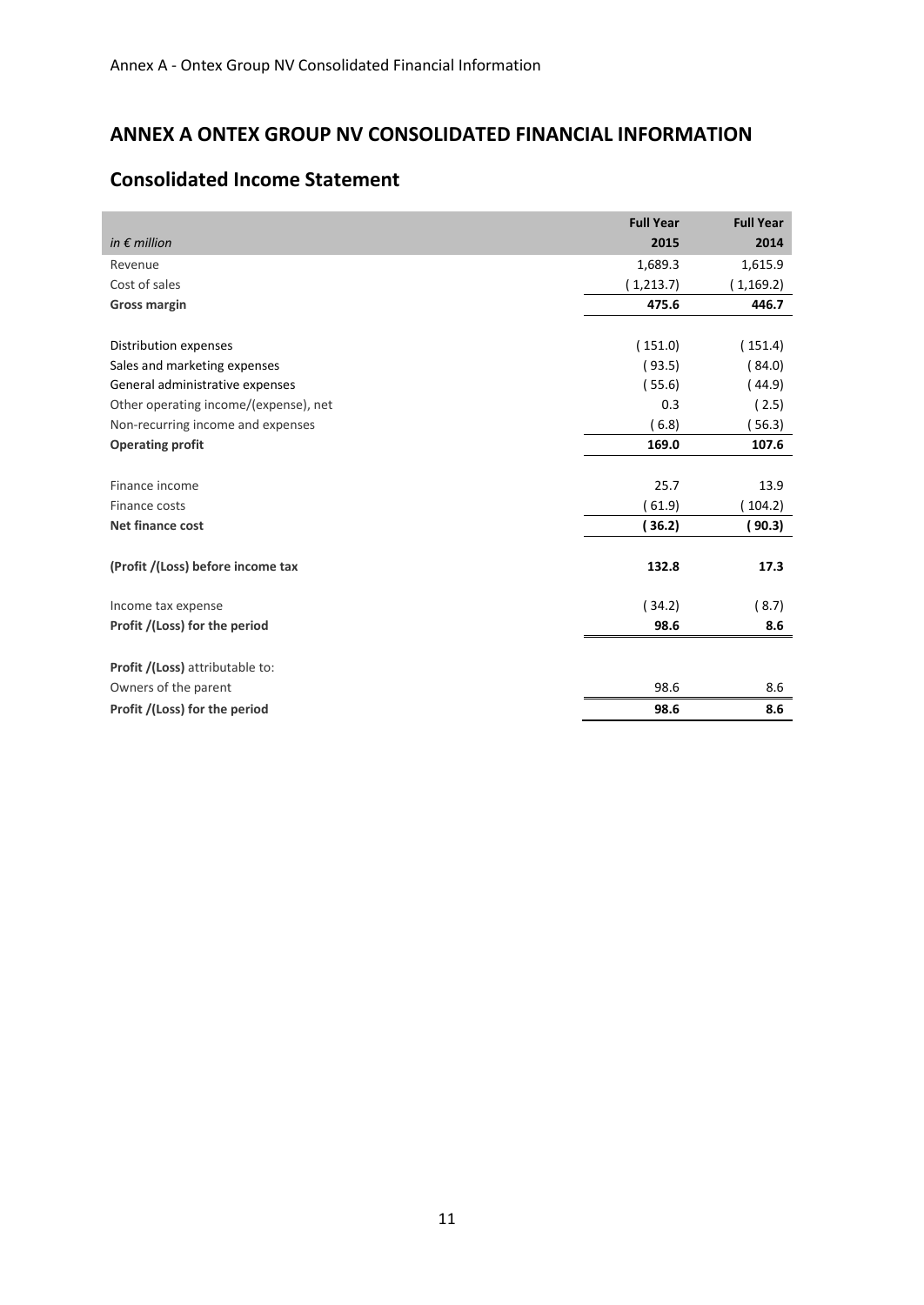# **Consolidated Statement of Financial Position**

|                                        | December 31, | December 31, |
|----------------------------------------|--------------|--------------|
| in $\epsilon$ million                  | 2015         | 2014         |
| <b>ASSETS</b>                          |              |              |
| <b>Non-current Assets</b>              |              |              |
| Goodwill and other intangible assets   | 864.6        | 864.6        |
| Property, plant and equipment          | 319.0        | 296.5        |
| Deferred tax assets                    | 7.0          | 10.4         |
|                                        | 1,190.6      | 1,171.5      |
| <b>Current Assets</b>                  |              |              |
| Inventories                            | 201.1        | 200.9        |
| Trade receivables                      | 218.1        | 204.3        |
| Prepaid expenses and other receivables | 49.0         | 55.9         |
| Current income tax                     | 7.3          | 6.1          |
| Derivative financial assets            | 2.2          | 7.3          |
| Cash and cash equivalents              | 236.8        | 35.5         |
|                                        | 714.5        | 510.0        |
| <b>TOTAL ASSETS</b>                    | 1,905.1      | 1,681.5      |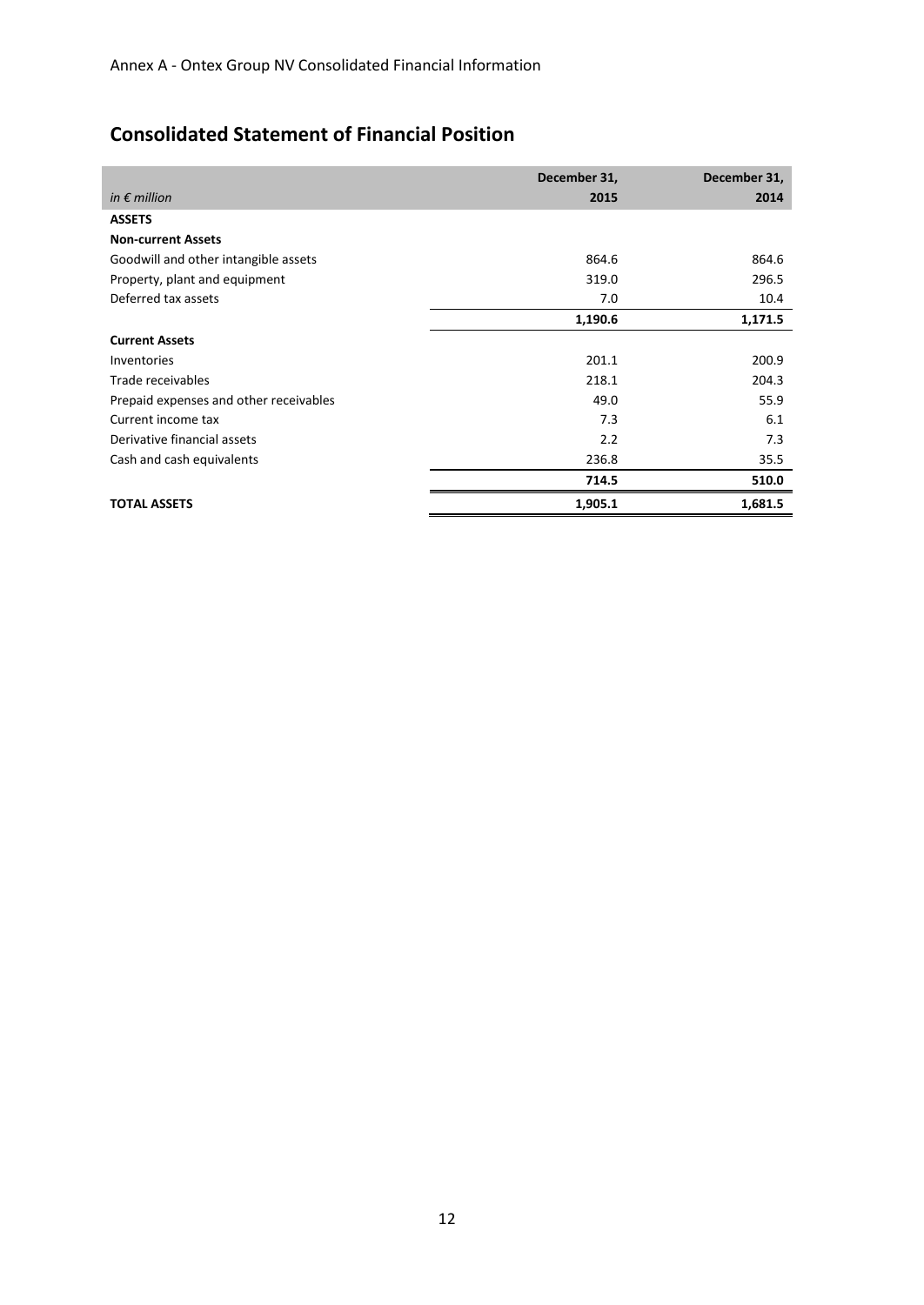# **Consolidated Statement of Financial Position (continued)**

|                                                 | December 31, | December 31, |
|-------------------------------------------------|--------------|--------------|
| in $\epsilon$ million                           | 2015         | 2014         |
| <b>EQUITY AND LIABILITIES</b>                   |              |              |
| Equity attributable to owners of the<br>company |              |              |
| Share capital & premium                         | 913.1        | 799.7        |
| Cumulative translation differences              | (24.3)       | (18.3)       |
| Treasury shares                                 | (13.1)       |              |
| Retained earnings and other reserves            | (23.5)       | (110.4)      |
| <b>TOTAL EQUITY</b>                             | 852.2        | 671.0        |
| <b>Non-current liabilities</b>                  |              |              |
| Employee benefit liabilities                    | 19.7         | 19.6         |
| Provisions                                      | 0.2          | 0.2          |
| Interest-bearing debts                          | 633.1        | 618.2        |
| Other non-current financial liabilities         | 0.0          | 5.0          |
| Deferred income tax liabilities                 | 27.3         | 22.3         |
| Other payables                                  | 0.2          |              |
|                                                 | 680.5        | 665.3        |
| <b>Current liabilities</b>                      |              |              |
| Interest-bearing debts                          | 9.2          | 2.4          |
| Derivative financial liabilities                | 2.5          | 5.5          |
| Other current financial liabilities             | 5.0          | 5.0          |
| Trade payables                                  | 267.1        | 254.5        |
| Accrued expenses and other payables             | 23.3         | 22.3         |
| Social liabilities                              | 33.3         | 28.8         |
| Current income tax liabilities                  | 27.3         | 20.9         |
| Provisions                                      | 4.7          | 5.8          |
|                                                 | 372.4        | 345.2        |
| <b>TOTAL LIABILITIES</b>                        | 1,052.9      | 1,010.5      |
| <b>TOTAL EQUITY AND LIABILITIES</b>             | 1,905.1      | 1,681.5      |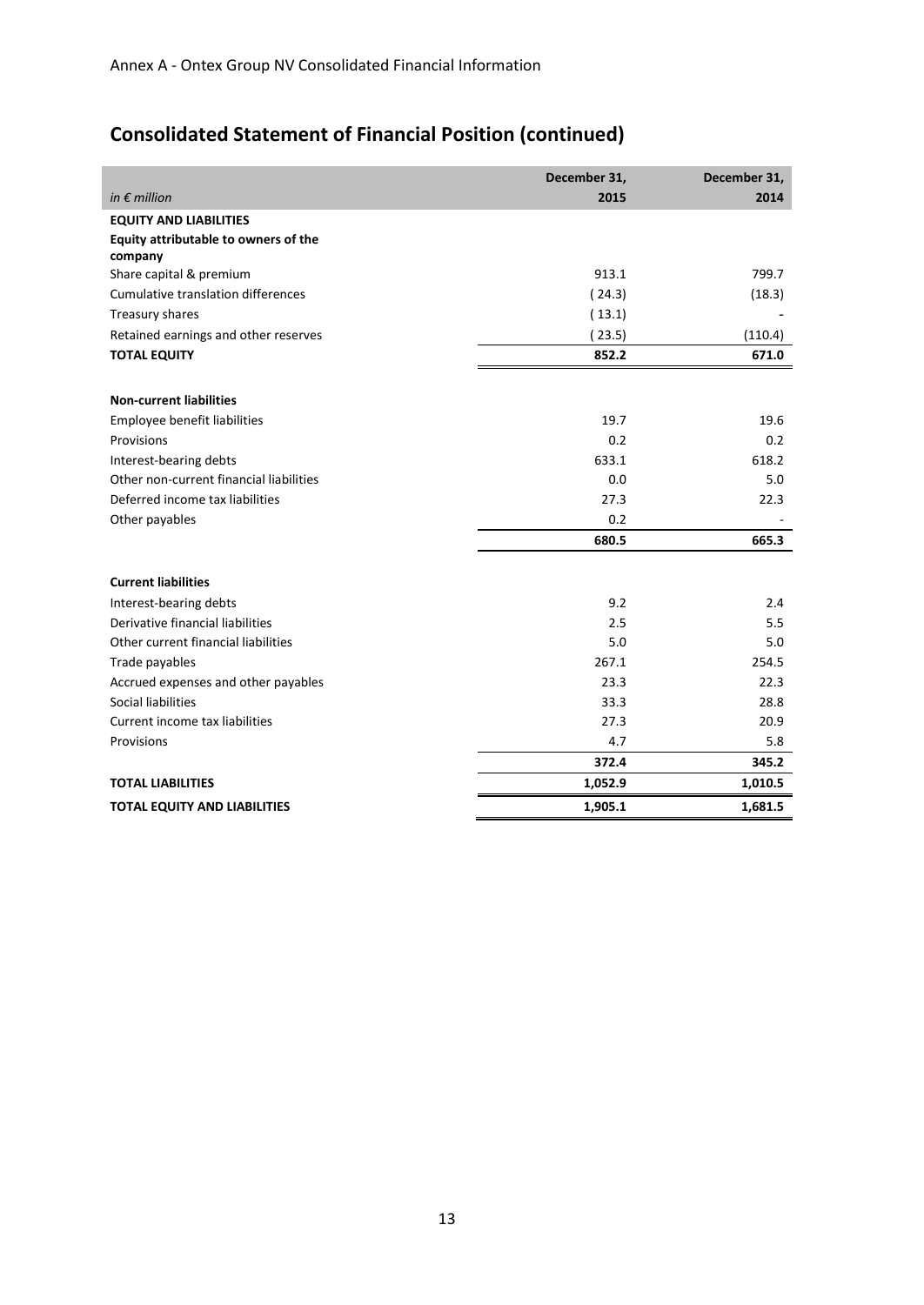# **Consolidated Statement of Cash Flow**

|                                                                        | <b>Full Year</b> | <b>Full Year</b> |
|------------------------------------------------------------------------|------------------|------------------|
| in $\epsilon$ million                                                  | 2015             | 2014             |
| <b>CASH FLOWS FROM OPERATING ACTIVITIES</b>                            |                  |                  |
| Net profit/(loss) for the year                                         | 98.6             | 8.6              |
| Adjustments for:                                                       |                  |                  |
| Income tax expense                                                     | 34.2             | 8.7              |
| Depreciation and amortization                                          | 33.3             | 32.5             |
| (Profit)/loss on disposal of property, plant and equipment             | 0.4              | (3.1)            |
| Provisions (including employee benefit liabilities)                    | 1.5              | 0.2              |
| (Profit)/loss on Serenity earn out.                                    | (2.0)            | 0.0              |
| IPO expenses through income statement                                  | 0.0              | 21.1             |
| Refinancing expenses through income statement                          | 0.0              | 32.7             |
| Unrealized F/x difference on operating activities                      | 0.0              | 1.5              |
| Finance costs - net (including unrealized F/x difference on financing) | 36.2             | 90.3             |
| Changes in working capital:                                            |                  |                  |
| Inventories                                                            | (0.7)            | (20.6)           |
| Trade and other receivables and prepaid expenses                       | (7.6)            | (23.0)           |
| Trade and other payables and accrued expenses                          | 2.7              | 13.7             |
| Social liabilities                                                     | 3.8              | 2.8              |
| Cash from operating activities before taxes                            | 200.4            | 165.4            |
| Income tax paid                                                        | (19.8)           | (11.8)           |
| NET CASH GENERATED FROM OPERATING ACTIVITIES                           | 180.6            | 153.6            |
| <b>CASH FLOWS FROM INVESTING ACTIVITIES</b>                            |                  |                  |
| Purchases of property, plant and equipment and intangibles (including  | (55.9)           | (48.9)           |
| capital grants)                                                        |                  |                  |
| Gain on disposal                                                       | 0.0              | 4.6              |
| Acquisition price paid                                                 | (3.0)            | (8.0)            |
| NET CASH USED IN INVESTING ACTIVITIES                                  | (58.9)           | ( 52.3)          |
| <b>CASH FLOWS FROM FINANCING ACTIVITIES</b>                            |                  |                  |
| Proceeds from borrowings                                               | 6.9              | 630.0            |
| Borrowing expenses paid                                                | 0.0              | (13.0)           |
| Repayment of borrowings                                                | (0.6)            | (911.3)          |
| Interest paid                                                          | (24.2)           | (69.2)           |
| Interest received                                                      | 0.9              | 0.2              |
| Cost of refinancing & Other costs of financing                         | (5.5)            | (40.2)           |
| Realized foreign exchange (losses)/gains on financing activities       | 4.1              | (0.2)            |
| Derivative financial asset                                             | (2.5)            | (2.8)            |
| IPO expenses paid through equity                                       | 0.0              | (25.3)           |
| IPO expenses paid through income statement                             | 0.0              | (20.5)           |
| Dividend pay out                                                       | (12.9)           | 0.0              |
| Capital increase (net of issuance costs new shares)                    | 113.4            | 0.0              |
| Capital increase (net of IPO costs)                                    | 0.0              | 325.1            |
| NET CASH GENERATED FROM / (USED IN) FINANCING ACTIVITIES               | 79.6             | (127.2)          |
|                                                                        |                  |                  |
| NET INCREASE IN CASH, CASH EQUIVALENTS AND BANK OVERDRAFTS             | 201.3            | (25.9)           |
| CASH, CASH EQUIVALENTS AT THE BEGINNING OF THE PERIOD                  | 35.5             | 61.4             |
| CASH, CASH EQUIVALENTS AT THE END OF THE PERIOD                        | 236.8            | 35.5             |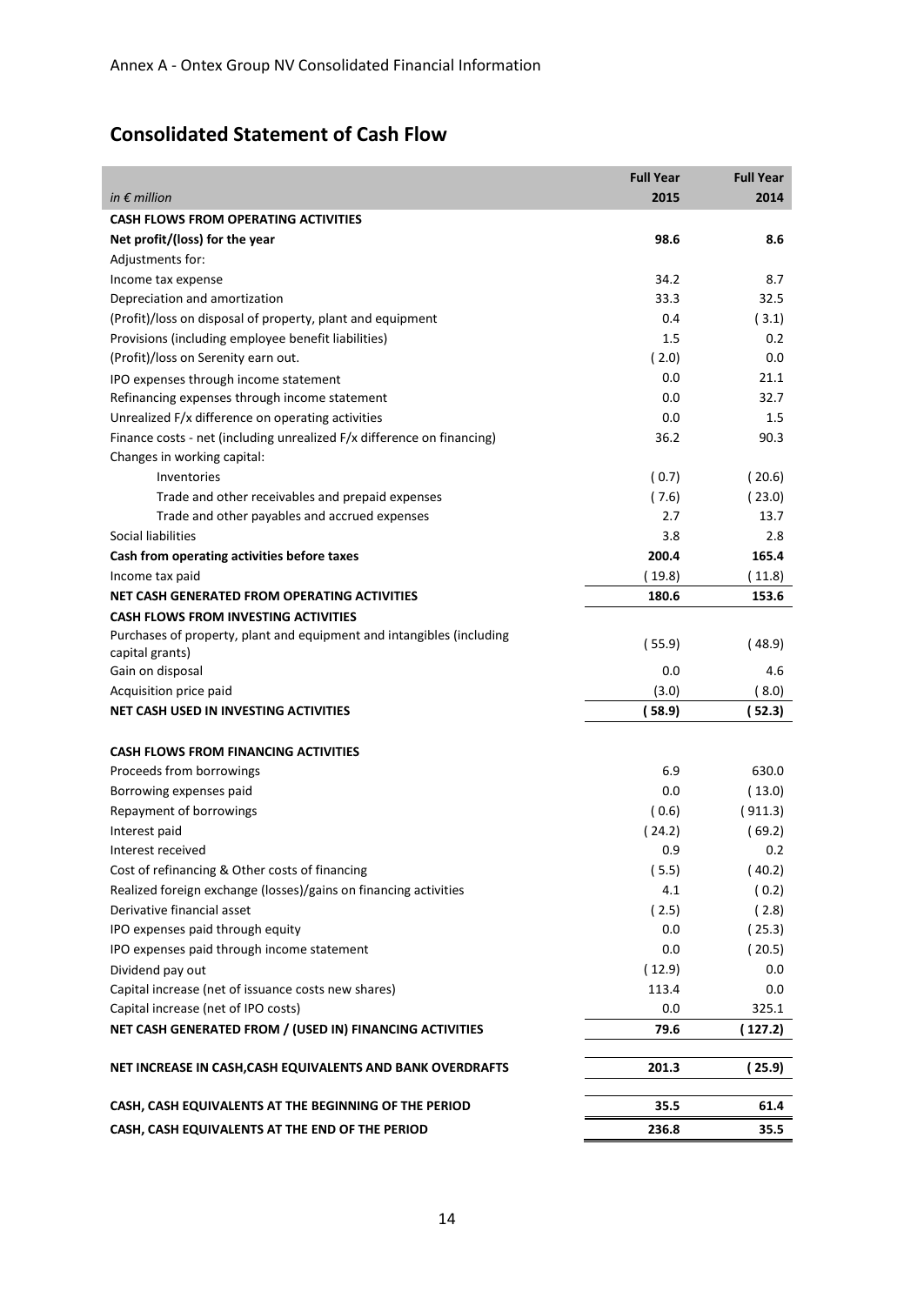## **Additional Financial Information**

#### **EARNINGS PER SHARE**

| in $\epsilon$                                                               | <b>Full Year</b><br>2015 | <b>Full Year</b><br>2014 |
|-----------------------------------------------------------------------------|--------------------------|--------------------------|
| Basic Earnings per share                                                    | 1.43                     | 0.13                     |
| Diluted Earnings per share                                                  | 1.43                     | 0.13                     |
| Adjusted Basic Earnings per share (*)                                       | 1.50                     | 0.95                     |
| Diluted Adjusted Basic Earnings per share                                   | 1.50                     | 0.95                     |
| Weighted average number of ordinary shares<br>outstanding during the period | 68,736,110               | 68,055,555               |
| Total Number of shares as of December 31                                    | 72,138,887               | 68,055,555               |

(\*) Adjusted basic earnings defined as Profit /(Loss) for the period plus non-recurring expenses and tax effect on nonrecurring expenses, attributable to the owners of the parent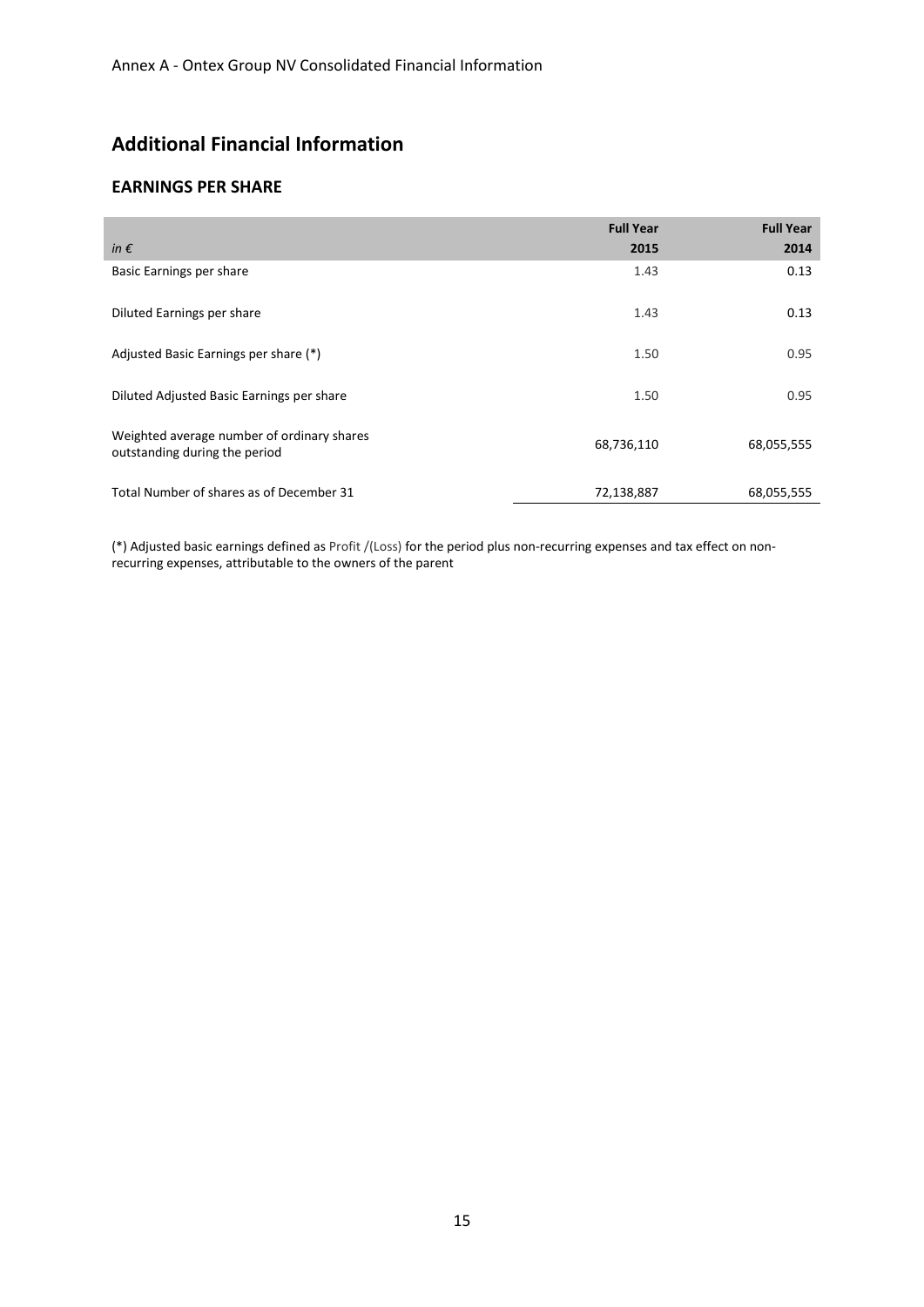## **Additional Financial Information**

#### **RECONCILIATION OF NON-IFRS FINANCIAL MEASURES**

|                                                                                                                  | <b>Full Year</b> | <b>Full Year</b> |
|------------------------------------------------------------------------------------------------------------------|------------------|------------------|
| in $\epsilon$ million                                                                                            | 2015             | 2014             |
| Reconciliation of operating profit to net income before interest, tax,<br>depreciation and amortization (EBITDA) |                  |                  |
| <b>Operating Profit</b>                                                                                          | 169.0            | 107.6            |
| Depreciation and amortization (*)                                                                                | 33.3             | 32.5             |
| EBITDA (**)                                                                                                      | 202.3            | 140.1            |
| Reconciliation of net income before interest, tax, depreciation and<br>amortization (EBITDA) to adjusted EBITDA  |                  |                  |
| EBITDA(**)                                                                                                       | 202.3            | 140.1            |
| Non-recurring expenses excluding amortization                                                                    | 6.8              | 56.0             |
| Adjusted EBITDA (***)                                                                                            | 209.1            | 196.1            |
| Reconciliation of Profit /(Loss) of the period (Basic Earnings) to Adjusted<br><b>Basic Earnings</b>             |                  |                  |
| Profit /(Loss) of the period (Basic Earnings)                                                                    | 98.6             | 8.6              |
| Non-recurring expenses attributable to owners of the Parent                                                      | 6.8              | 56.3             |
| Tax correction                                                                                                   | (2.0)            | 0.0              |
| <b>Adjusted Basic Earnings</b>                                                                                   | 103.4            | 64.9             |

- (\*) Depreciation and amortization (D&A) included €33.3 million of recurring D&A and €0.0 million of non-recurring D&A in FY 2015. D&A included €32.2 million of recurring D&A and €0.3 million of non-recurring D&A for the FY 2014.
- (\*\*) EBITDA is a non-IFRS measure. EBITDA is defined as earnings before net finance cost, income taxes, depreciation and amortization.
- (\*\*\*) Adjusted EBITDA is a non-IFRS measure. Adjusted EBITDA is defined as EBITDA plus non-recurring expenses excluding non-recurring depreciation and amortization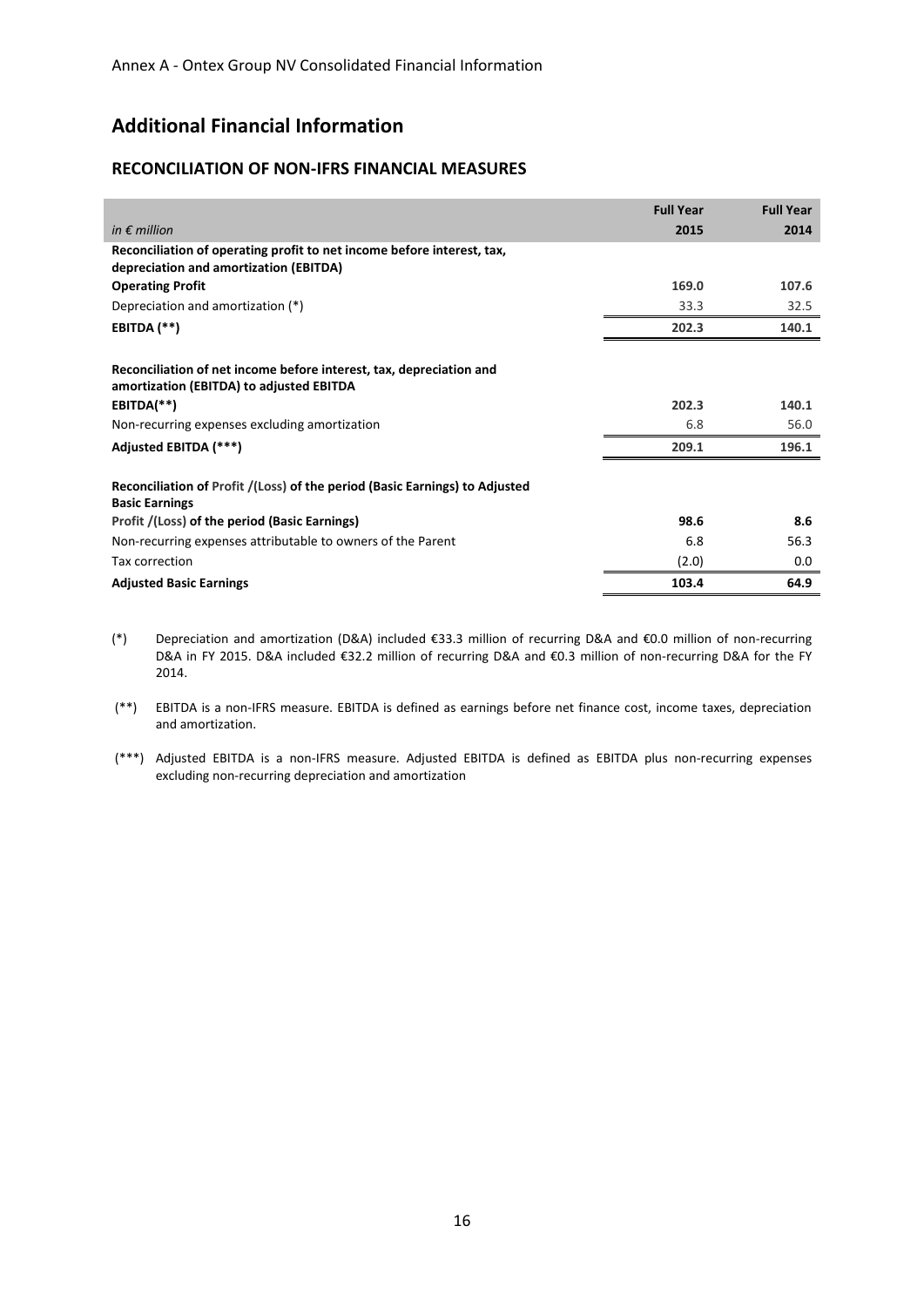## **Additional Financial Information**

#### **RECONCILIATION OF NON-IFRS FINANCIAL MEASURES**

|                                                                | <b>Full Year</b> | <b>Full Year</b> |
|----------------------------------------------------------------|------------------|------------------|
| in $\epsilon$ million                                          | 2015             | 2014             |
| Reconciliation of Non-IFRS Measures - Adjusted FCF calculation |                  |                  |
| <b>Operating profit</b>                                        | 169.0            | 107.6            |
| Depreciation and Amortization                                  | 33.3             | 32.5             |
| <b>EBITDA</b>                                                  | 202.3            | 140.1            |
| Non-recurring expenses                                         | 6.8              | 56.0             |
| <b>Adjusted EBITDA</b>                                         | 209.1            | 196.1            |
| Change in Working Capital                                      | (5.6)            | (29.9)           |
| Inventories                                                    | (0.7)            | (20.6)           |
| Trade and other receivables                                    | (7.6)            | ( 23.0)          |
| Trade and other payables                                       | 2.7              | 13.7             |
| Capex                                                          | 55.9             | 48.9)            |
| <b>Adjusted Free Cash Flow (pre-tax)</b>                       | 147.6            | 117.3            |
| Cash taxes paid                                                | (19.8)           | (11.8)           |
| Adjusted Free Cash Flow (post-tax)                             | 127.8            | 105.5            |